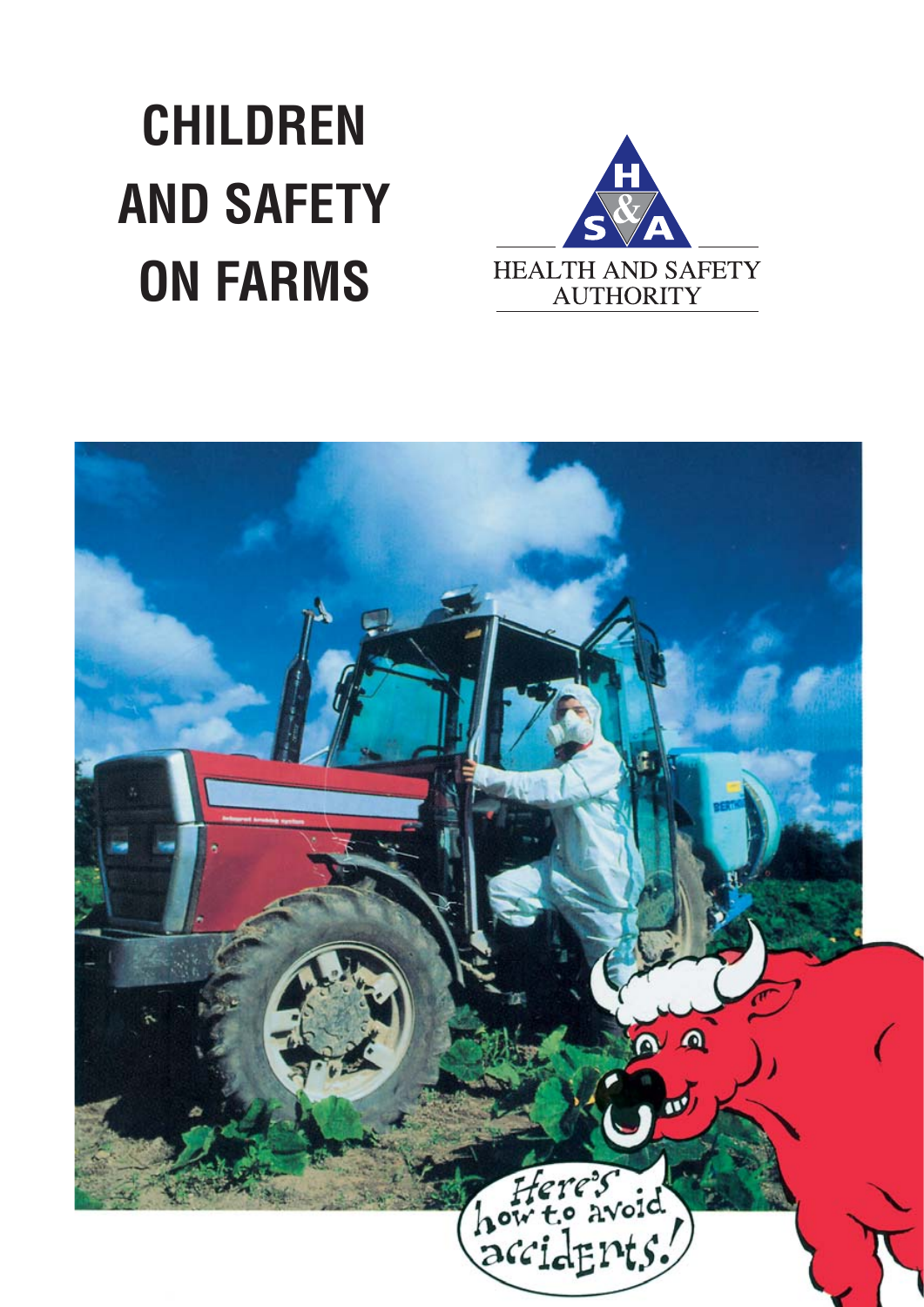Published in 2001, revised in November 2007 by the Health and Safety Authority, the Metropolitan Building, James Joyce Street, Dublin 1

© Health and Safety Authority. No part of this publication may be reproduced, stored in a retrieval system, or transmitted in any form or by any means, electronic, mechanical, photocoying, recording or otherwise, without the prior permission of the Health and Safety Authority.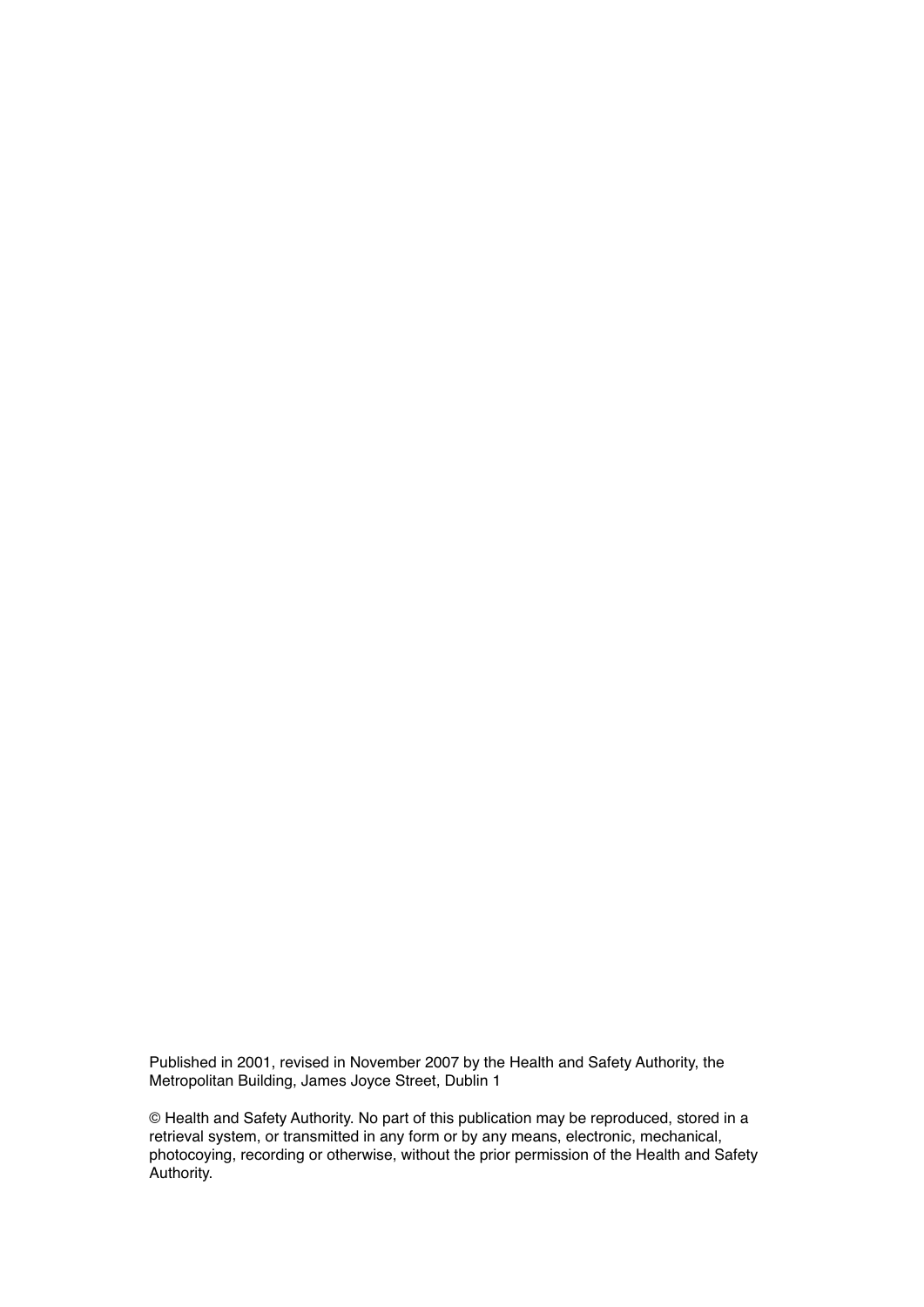

stored in labelled containers in a locked store

## OVER 20% OF FATAL ACCIDENTS ON FARMS INVOLVE CHILDREN AND YOUNG PEOPLE

Farming is one of the most dangerous occupations in Ireland. It is also the only high-risk industry that must deal with the presence of children. Farms are a high risk environment for childen and young persons.

This guidance applies to children and young persons whether they are employed in agriculture or just helping their parents, neighbours or friends on the farm, or those, who are just visiting farms.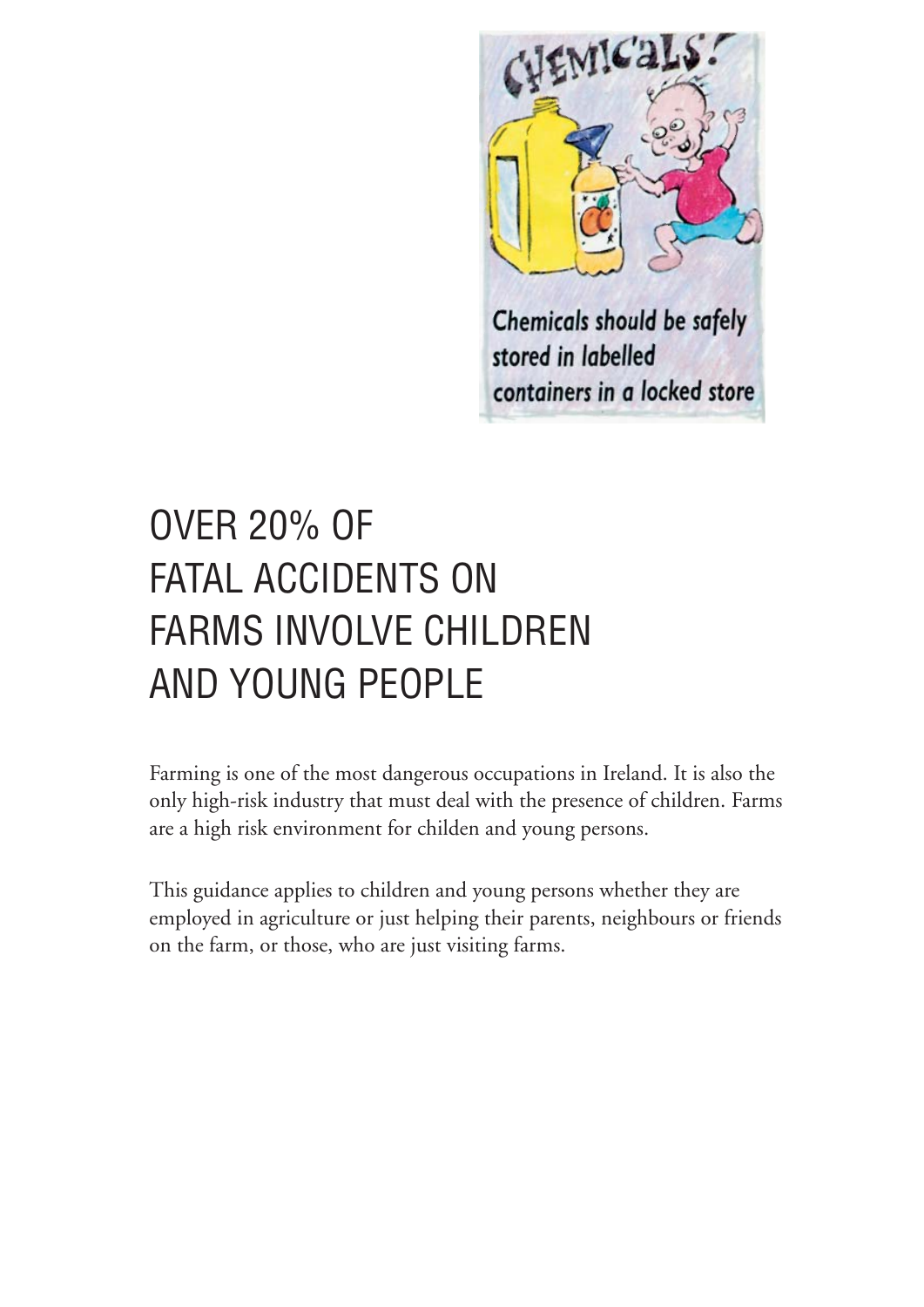

## THE LAW

The Safety, Health and Welfare at Work Act, 2005 applies to both those employed and to those whose health and safety may be affected by work activities.

The Safety, Health and Welfare at Work (Children and Young Persons) Regulations 1998 require farmers to identify what work is suitable for children and what work is not suitable. The regulations cover children and young persons employed by farmers, as well as other children (e.g., family members, visitors).

The Health and Safety Authority has developed a Code of Practice for Preventing Injury and Occupational Ill Health in Agriculture with the aim of providing practical guidance to help prevent and reduce the number of accidents and instances of ill health on the farm.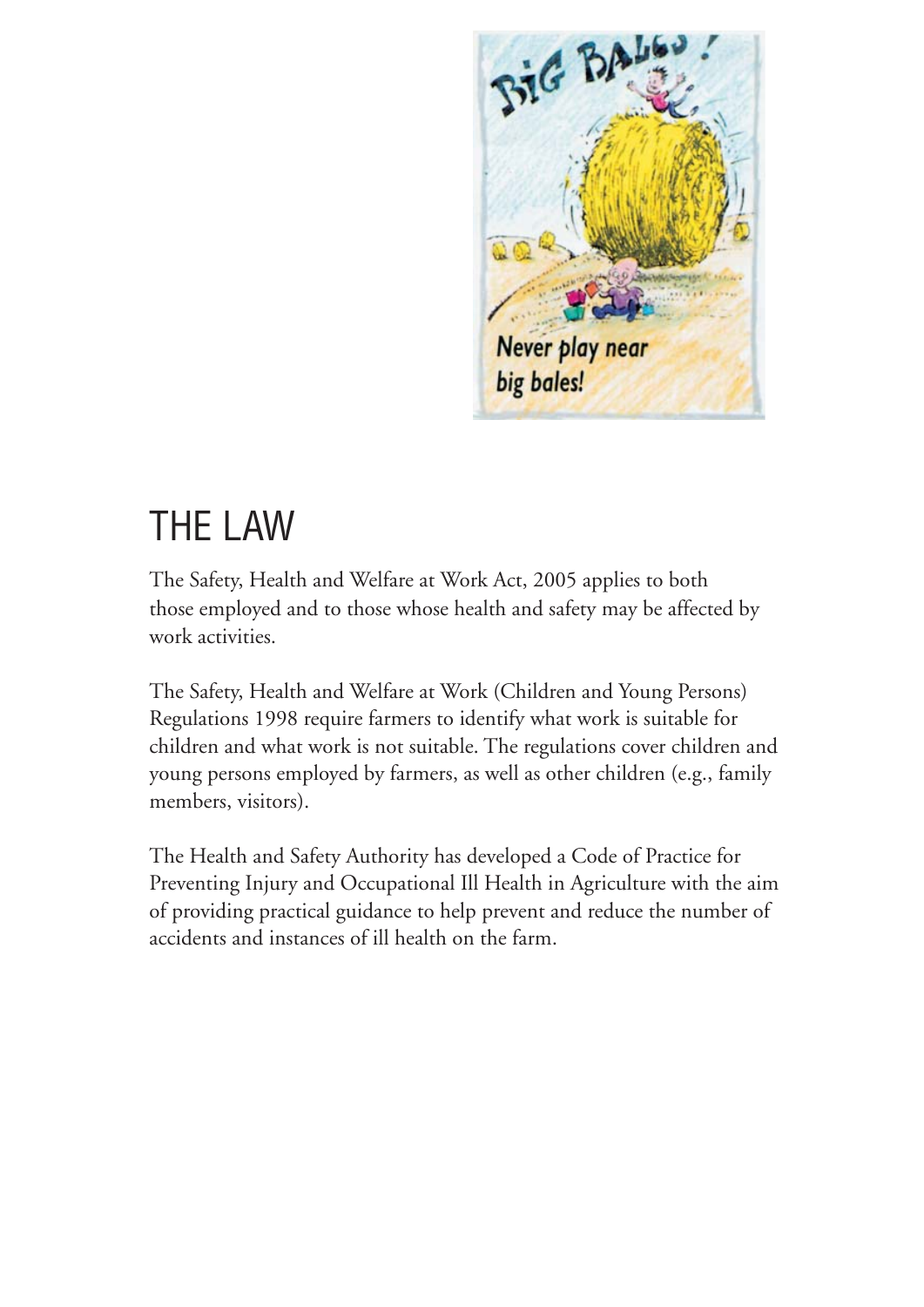

## **CHECKLIST**

#### **1.** Assess the Hazards

Identify systematically all hazardous areas, operations and activities, particularly vehicles, machinery, animals and slurry pits. Consider the circumstances in which children might have access to land or premises.

#### **2. Keep Children Out of Work Areas**

Identify areas from which children should be excluded. Make suitable arrangements to ensure they cannot enter. Consider displaying warning signs or pictures for children. Where the farm is also a home, play areas should be established well away from the work area.

#### **3. Make Areas Accessible to Children Safe**

If children have access to the workplace, can it be made safer? Is the workplace free from hazards? Can vehicle movement be reduced? Are dangerous machines properly guarded? Are pits properly fenced? Are harmful chemicals and veterinary medicines locked away?

#### **4. Instruct Employees and Other Persons**

Are they aware of your hazard assessment? Make sure they know where and when children are likely to be present and of the risks to children. Advise them of the areas and operations where children should not be present.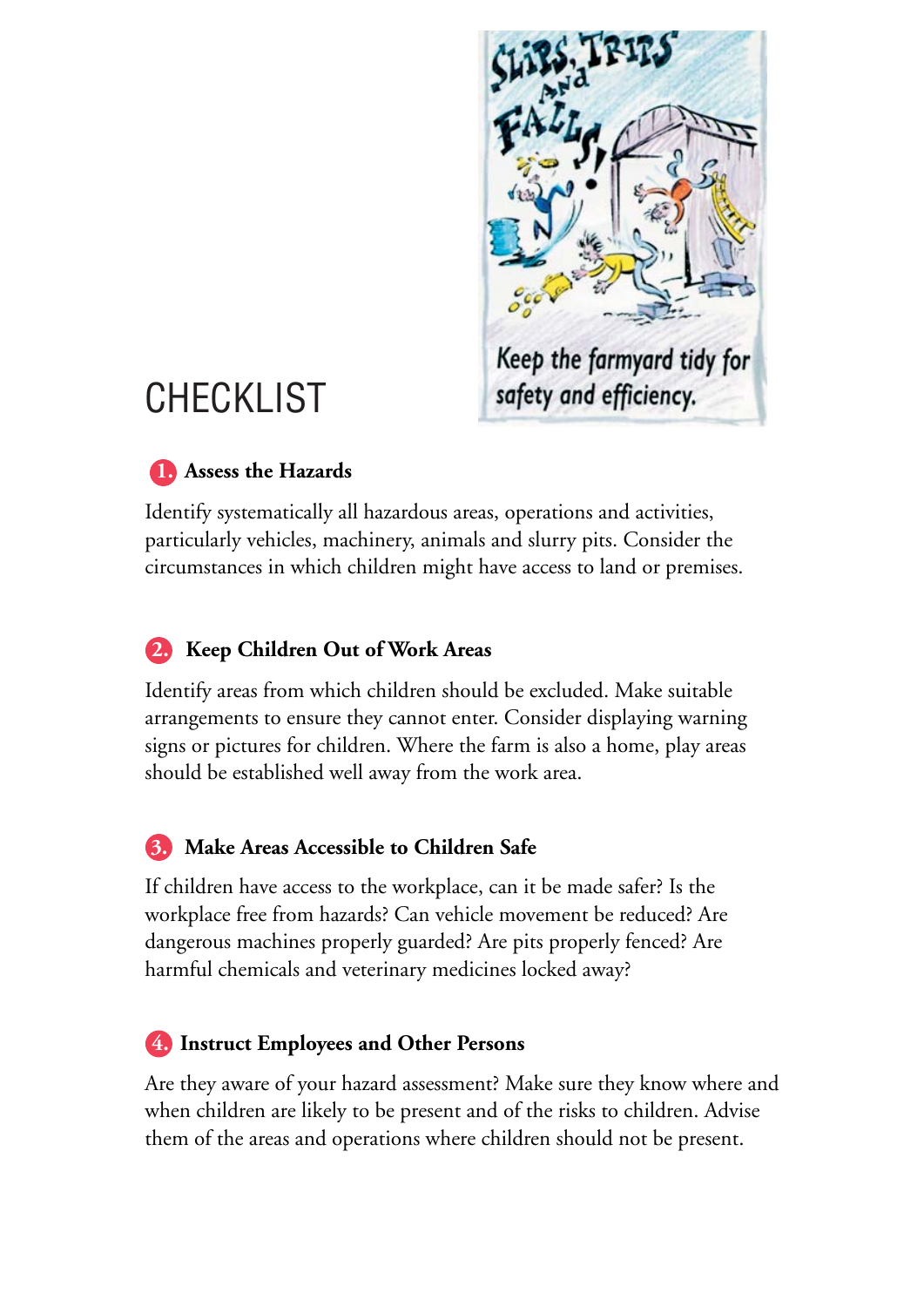

Children should be kept out of danger areas. Check frequently to ensure that children are not in these areas.

#### **5. Inform Visitors**

Inform everybody who may introduce hazards into the premises, e.g. drivers of vehicles, that children may be present. Perhaps a warning sign at the entrance stating that children will be present may be appropriate. Ensure that visiting workers abide by your safe systems of work.

#### **6. Instruct and Supervise Children Working on the Farm**

Make sure you know what jobs children should not do. When children undertake jobs, identify the training, instruction and supervision necessary to enable them to work safely. Ensure they are adequately trained and supervised.

## DANGER AREAS

Children should be excluded from:

- Areas where the work conditions may effect their health e.g. where there is excessive noise or dust.
- Silage pits which should be well fenced off and not accessible.
- Access to bulls and other potentially dangerous livestock.
- Hazards such as slurry stores, silos, bulk storage hoppers, grain pits, etc.
- Areas where there are stacks of hay or straw bales, pallets or sacks or stacked timber etc.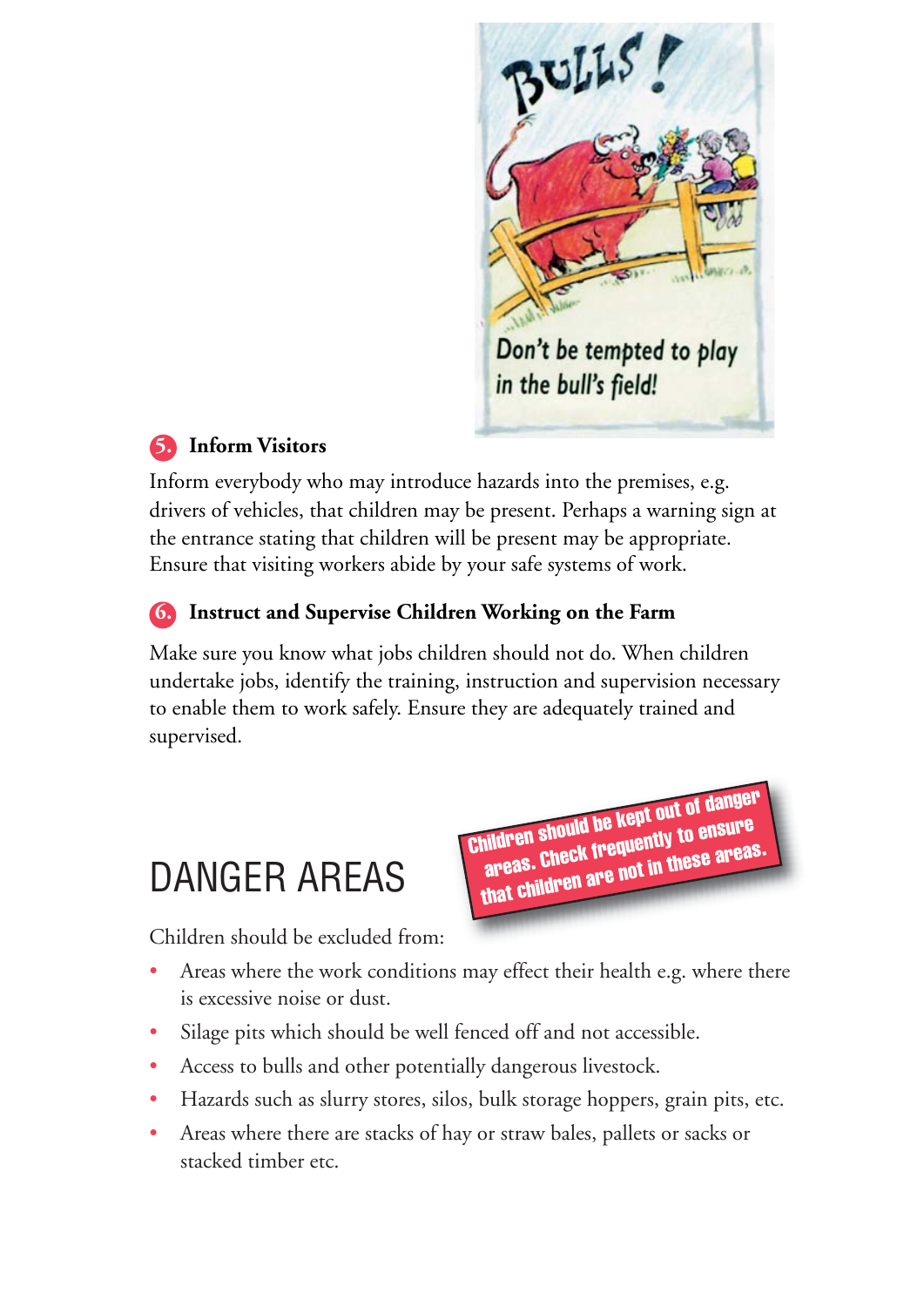

## CONTROL AND CHECK

- Ladders should be stored in a safe place when not in use, e.g. on a wall out of reach, laid on their side or made unclimbable in some way.
- Heavy items of equipment such as gates or wheels detached from tractors should be secured or laid flat to eliminate the risk of them falling onto a child.
- Fences, gates and walls should be kept in good repair. Vehicles, including tractors, should be locked when parked.
- Guards to machines should be kept in position. When it is necessary to remove them, for instance when the machine is under repair, it must be ensured that the machine cannot be started without the guard. Remember that a guard designed to protect an adult may not be effective for children, who have been known to squeeze through or behind guards.
- Empty cans or drums containing dangerous chemicals should be thoroughly rinsed prior to safe disposal.
- Access to water hazards such as slurry pits, ponds, streams and wells should be controlled. When not in use sheep dipping baths should be emptied and covered
- Electrical circuits and equipment should be regularly checked and faults corrected immediately to avoid the danger of electrocution.
- Keep children out of areas where potentially dangerous animals are kept Always drive at a safe speed particularly where children are present.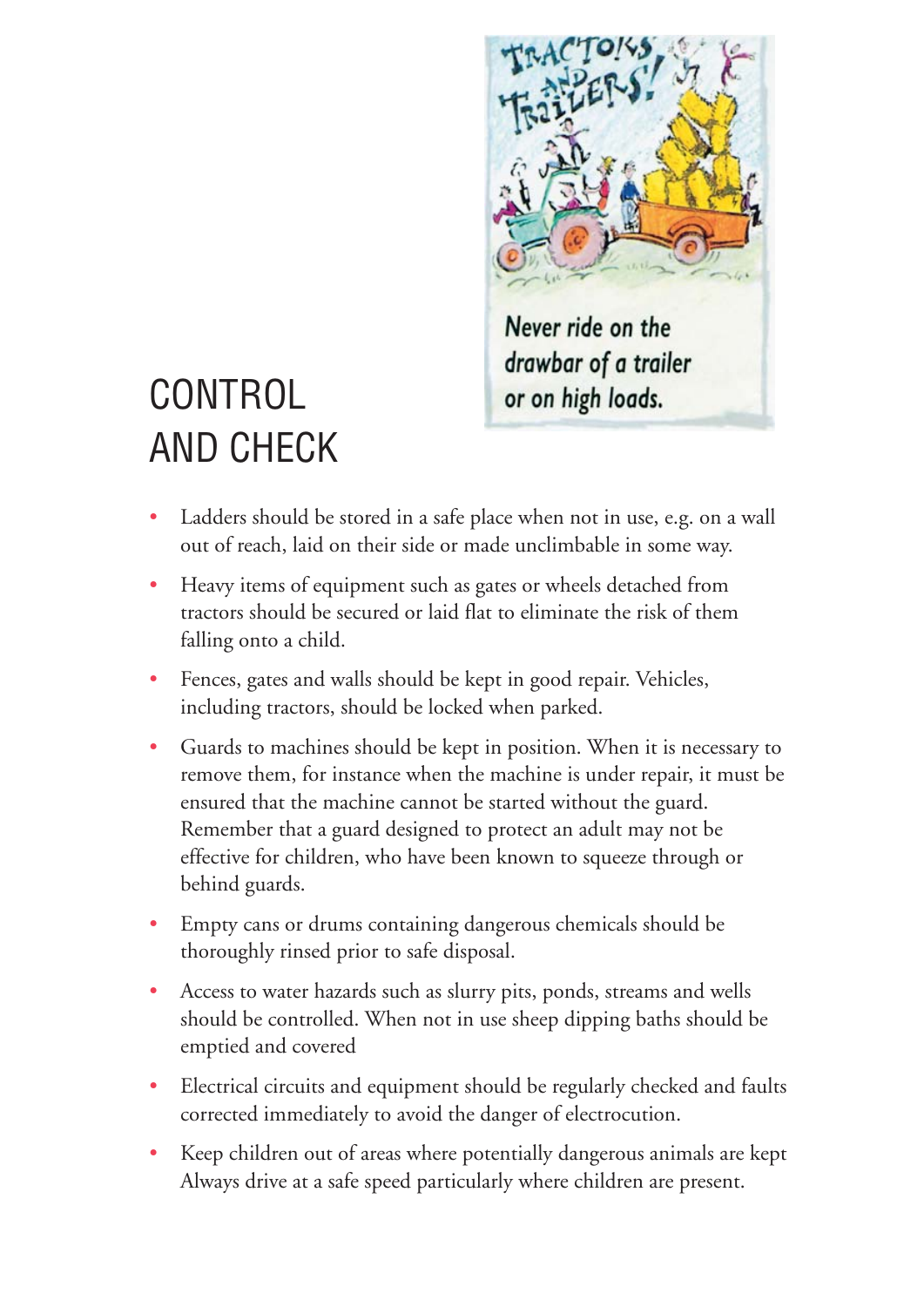

# To drive a tractor on the public road you must be 16 and hold a driving license.

**ACTORS** 

## INFORMATION, **INSTRUCTION** AND SUPERVISION

- As well as physical barriers and warning notices being provided children need to be told where they may not go, what to look for and must be properly supervised.
- Where they are involved in work activities they will need specific instruction. The instruction, training and supervision given will depend not only on the complexity and the risks involved, but also the child's age and experience.

Drivers: Many accidents involve children being run over or crushed by vehicles. Drivers need to be constantly aware that children could unexpectedly be in a position of danger

## STAFF AND VISITING WORKERS

• Employees and others who work on agricultural premises also have a responsibility to protect children there. Visiting workers such as building or other contractors or delivery drivers must be made aware of the need for particular care as they may not be used to the presence of children in close proximity to work areas.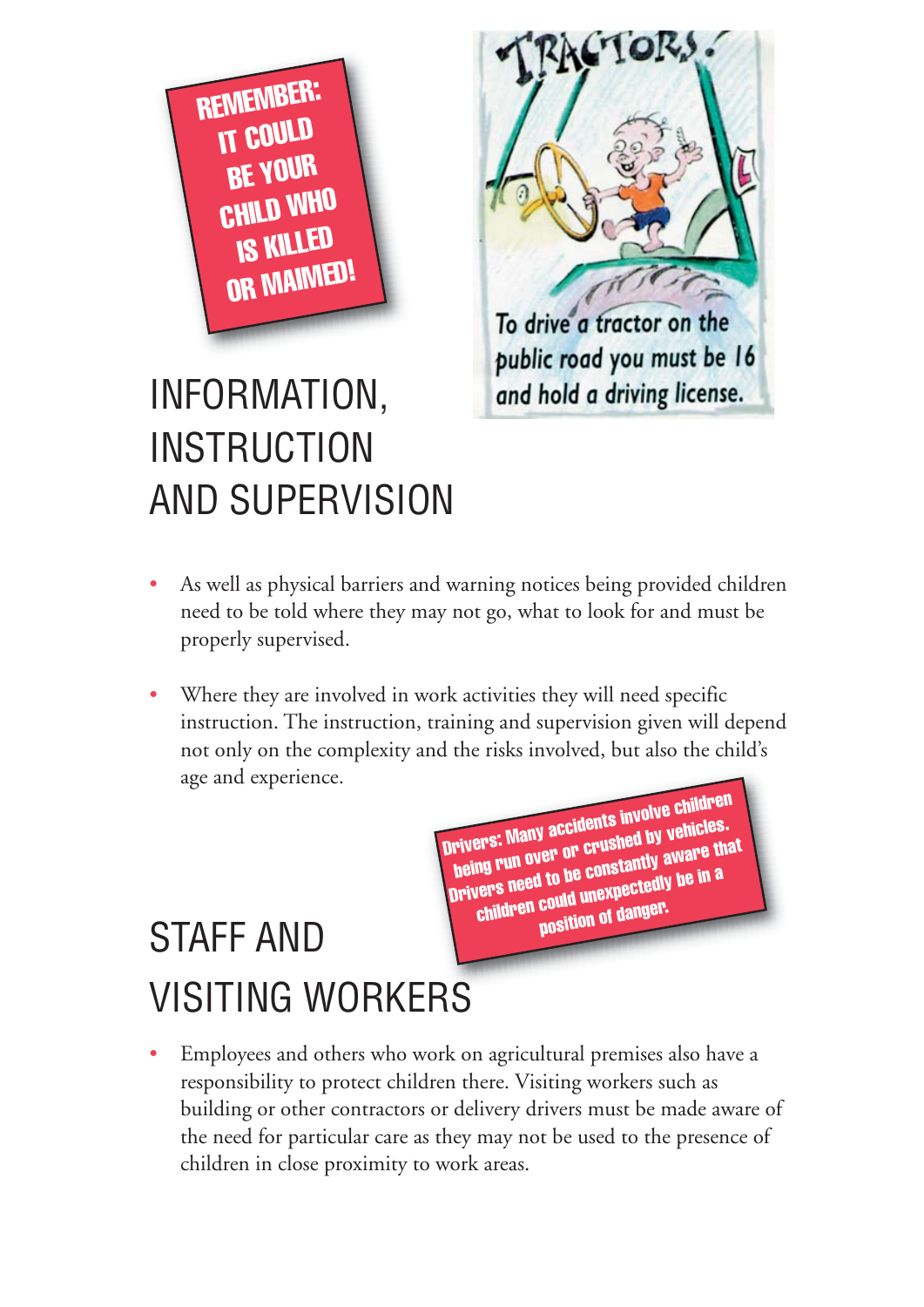#### **Safe Tractor Driving Skills for 14-16 year olds**

This programme has been specifically designed to develop safety skills of 14-16 year olds in relation to tractor driving.

The course covers both the practical and theory relating to tractor handling for on-farm use only.

For more details contact: FRS Network

Head Office Derryvale Roscrea Co. Tipperary Phone 0505 22100 or email info@frsnetwork.com